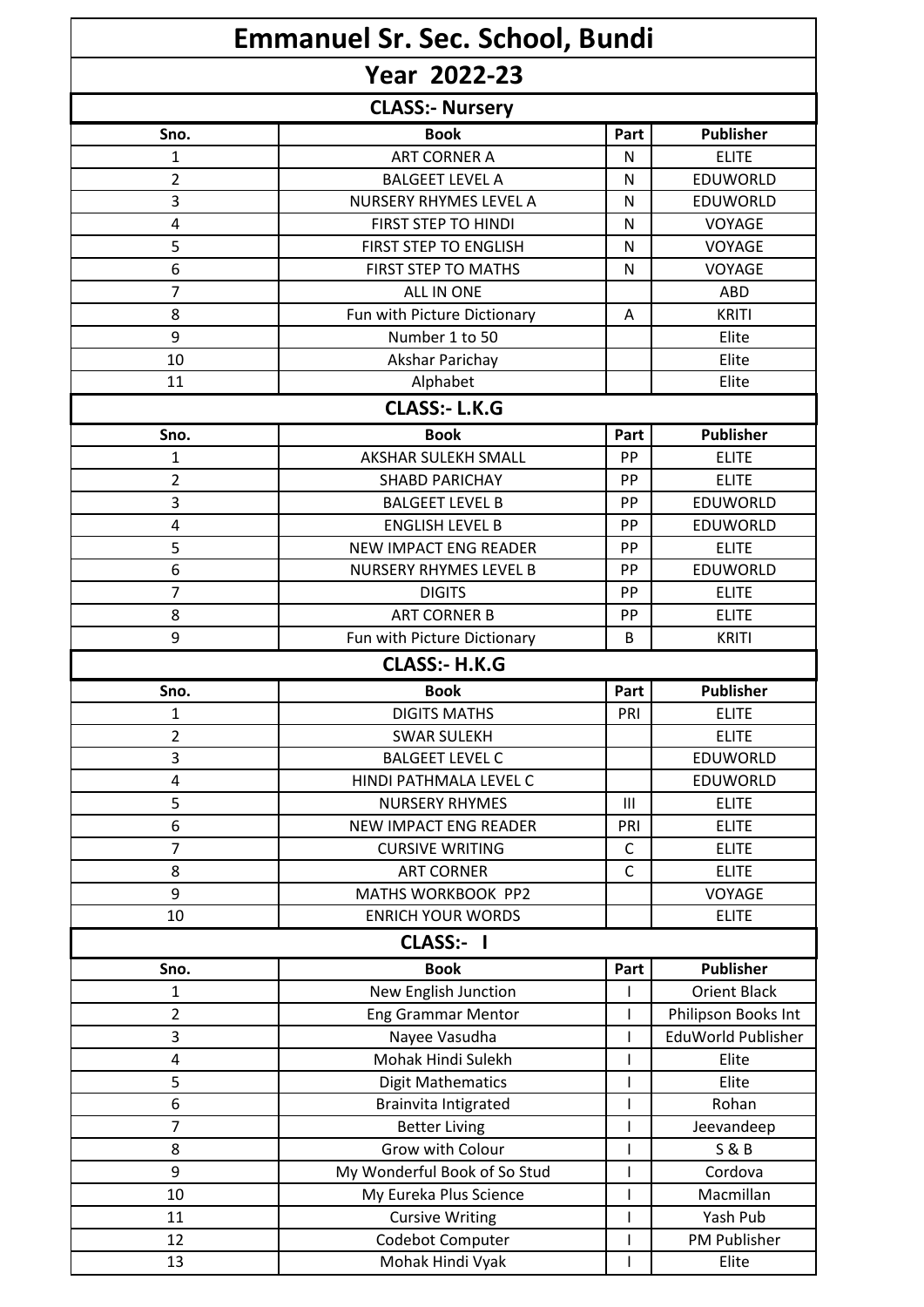| <b>CLASS:- II</b> |                              |              |                           |
|-------------------|------------------------------|--------------|---------------------------|
| Sno.              | <b>Book</b>                  | Part         | <b>Publisher</b>          |
| 1                 | New English Junction         | Ш            | <b>Orient Black</b>       |
| $\overline{2}$    | <b>Eng Grammar Mentor</b>    | Ш            | Philipson Books Int       |
| 3                 | Nayee Vasudha                | П            | <b>EduWorld Publisher</b> |
| 4                 | Mohak Hindi Sulekh           | Ш            | Elite                     |
| 5                 | <b>Digit Mathematics</b>     | $\mathbf{I}$ | Elite                     |
| 6                 | Brainvita Intigrated         | Ш            | Rohan                     |
| 7                 | <b>Better Living</b>         | $\mathbf{I}$ | Jeevandeep                |
| 8                 | Grow with Colour             | Ш            | <b>S &amp; B</b>          |
| 9                 | My Wonderful Book of So Stud | Ш            | Cordova                   |
| 10                | My Eureka Plus Science       | П            | Macmillan                 |
| 11                | <b>Cursive Writing</b>       | Ш            | Yash Pub                  |
| 12                | Codebot Computer             | П            | PM Publisher              |
| 13                | Mohak Hindi Vyak             | Ш            | Elite                     |
|                   | <b>CLASS:- III</b>           |              |                           |
| Sno.              | <b>Book</b>                  | Part         | <b>Publisher</b>          |
| 1                 | New English Junction         | Ш            | <b>Orient Black</b>       |
| $\overline{2}$    | <b>Eng Grammar Mentor</b>    | Ш            | Philipson Books Int       |
| 3                 | Nayee Vasudha                | Ш            | <b>EduWorld Publisher</b> |
| 4                 | Mohak Hindi Sulekh           | Ш            | Elite                     |
| 5                 | <b>Digit Mathematics</b>     | Ш            | Elite                     |
| 6                 | Brainvita Intigrated         | Ш            | Rohan                     |
| 7                 | <b>Better Living</b>         | Ш            | Jeevandeep                |
| 8                 | Grow with Colour             | Ш            | <b>S&amp;B</b>            |
| 9                 | My Wonderful Book of So Stud | Ш            | Cordova                   |
| 10                | My Eureka Plus Science       | Ш            | Macmillan                 |
| 11                | <b>Cursive Writing</b>       | Ш            | Yash Pub                  |
| 12                | Codebot Computer             | Ш            | PM Publisher              |
| 13                | Mohak Hindi Vyak             | Ш            | Elite                     |
|                   | <b>CLASS:- IV</b>            |              |                           |
| Sno.              | <b>Book</b>                  | Part         | <b>Publisher</b>          |
| 1                 | New English Junction         | IV           | <b>Orient Black</b>       |
| $\overline{2}$    | <b>Eng Grammar Mentor</b>    | IV           | Philipson Books Int       |
| 3                 | Nayee Vasudha                | ${\sf IV}$   | EduWorld Publisher        |
| 4                 | Mohak Hindi Sulekh           | IV           | Elite                     |
| 5                 | <b>Digit Mathematics</b>     | IV           | Elite                     |
| 6                 | Brainvita Intigrated         | IV           | Rohan                     |
| 7                 | <b>Better Living</b>         | IV           | Jeevandeep                |
| 8                 | Grow with Colour             | IV           | <b>S&amp;B</b>            |
| 9                 | My Wonderful Book of So Stud | IV           | Cordova                   |
| 10                | My Eureka Plus Science       | IV           | Macmillan                 |
| 11                | <b>Cursive Writing</b>       | IV           | Yash Pub                  |
| 12                | Codebot Computer             | IV           | PM Publisher              |
| 13                | Mohak Hindi Vyak             | IV           | Elite                     |
|                   | <b>CLASS:- V</b>             |              |                           |
| Sno.              | <b>Book</b>                  | Part         | <b>Publisher</b>          |
| 1                 | New English Junction         | $\vee$       | <b>Orient Black</b>       |
| $\overline{2}$    | <b>Eng Grammar Mentor</b>    | $\vee$       | Philipson Books Int       |
| 3                 | Nayee Vasudha                | v            | EduWorld Publisher        |
| 4                 | Mohak Hindi Sulekh           | $\vee$       | Elite                     |
| 5                 | <b>Digit Mathematics</b>     | $\vee$       | Elite                     |
| 6                 | Brainvita Intigrated         | $\vee$       | Rohan                     |
| $\overline{7}$    | <b>Better Living</b>         | V            | Jeevandeep                |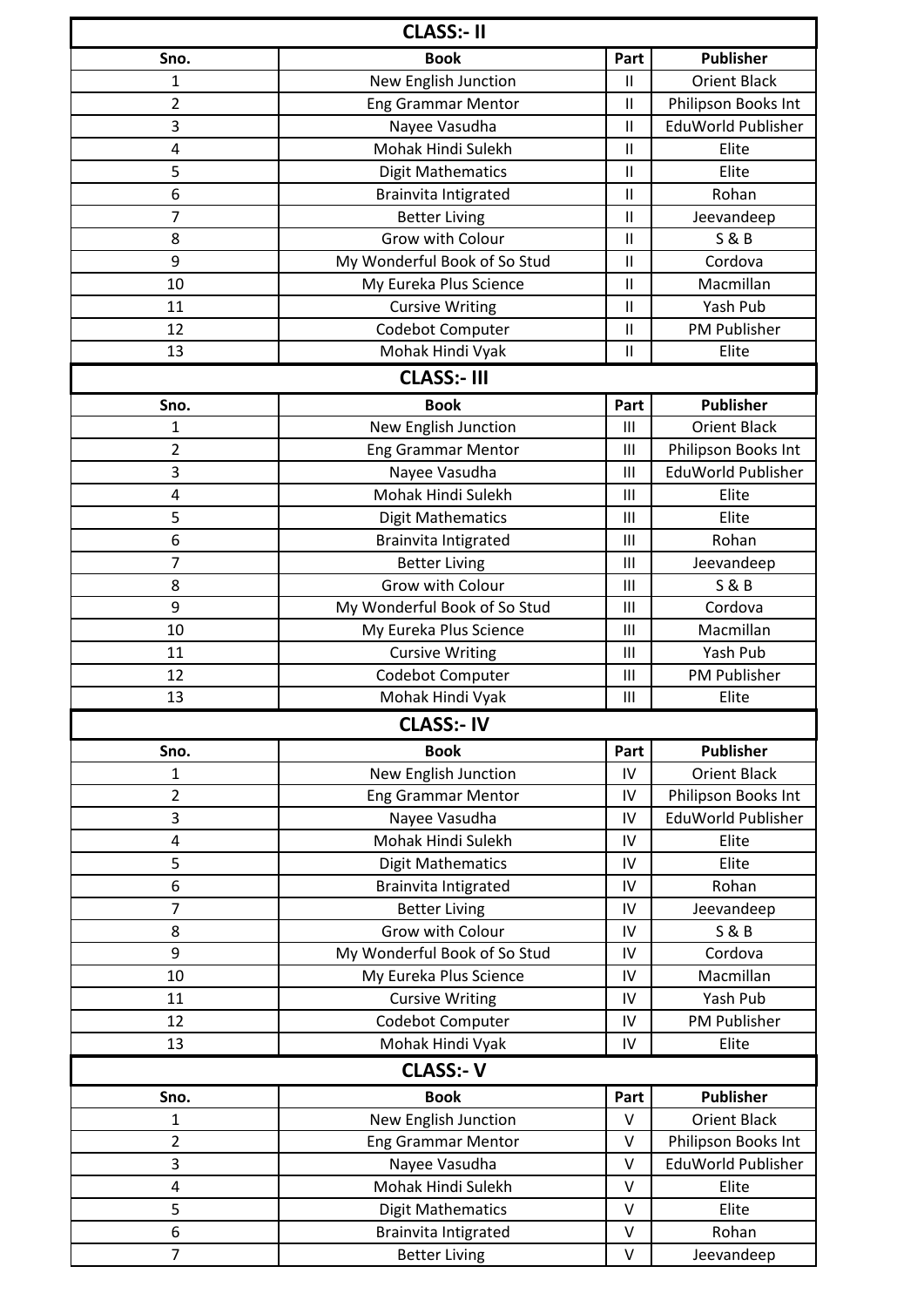| 8                   | Grow with Colour                                         | $\vee$      | <b>S&amp;B</b>               |
|---------------------|----------------------------------------------------------|-------------|------------------------------|
| 9                   | My Wonderful Book of So Stud                             | $\vee$      | Cordova                      |
| 10                  | My Eureka Plus Science                                   | V           | Macmillan                    |
| 11                  | <b>Cursive Writing</b>                                   | $\vee$      | Yash Pub                     |
| 12                  | Codebot Computer                                         | $\vee$      | <b>PM Publisher</b>          |
| 13                  | Mohak Hindi Vyak                                         | $\vee$      | Elite                        |
|                     | <b>CLASS:- VI</b>                                        |             |                              |
| Sno.                | <b>Book</b>                                              | Part        | <b>Publisher</b>             |
| 1                   | <b>English Spring</b>                                    | VI          | Headword                     |
| $\overline{2}$      | <b>Grammar Mentor</b>                                    | VI          | Philipson                    |
| 3                   | Maths                                                    | VI          | <b>RBSE</b>                  |
| 4                   | Science                                                  | VI          | Goyal                        |
| 5                   | General Knowledge Update                                 | VI          | Cordova                      |
| 6                   | <b>Better Living</b>                                     | VI          | Jeewandeep                   |
| 7                   | <b>Information Communication Technology</b>              | VI          | <b>Techno School</b>         |
| 8                   | Mohak Hindi Vyakaran                                     | VI          | Elite                        |
| 9                   | Megha                                                    | VI          | Kriti                        |
| 10                  | Ridhi Sanskritam                                         | VI          | Madhubun                     |
| 11                  | Social studies Success                                   | VI          | <b>GOYAL</b>                 |
|                     | <b>CLASS:- VII</b>                                       |             |                              |
|                     |                                                          |             |                              |
| Sno.                | <b>Book</b>                                              | Part        | <b>Publisher</b>             |
| 1                   | <b>English Spring</b>                                    | VII         | Headword                     |
| $\overline{2}$      | <b>Grammar Mentor</b>                                    | VII         | Philipson                    |
| 3                   | Maths                                                    | VII         | NCERT/RBSE                   |
| 4                   | <b>Science Success</b>                                   | VII         | Goyal                        |
| 5                   | General Knowledge Update                                 | VII         | Cordova                      |
| 6                   | <b>Better Living</b>                                     | VII         | Jeevandeep                   |
| 7                   | <b>Information Communication Technology</b>              | VII         | <b>Techno School</b>         |
| 8                   | Mohak Hindi Vyakaran                                     | VII         | Elite                        |
| 9                   | Megha                                                    | VII         | Kriti                        |
| 10                  | Ridhi Sanskritam                                         | VII         | Madhubun                     |
| 11                  | Social studies Success                                   | VII         | <b>GOYAL</b>                 |
|                     | <b>CLASS:- VIII</b>                                      |             |                              |
| Sno.                | <b>Book</b>                                              | Part        | <b>Publisher</b>             |
| 1                   | <b>English Spring</b>                                    | VIII        | Headword                     |
| $\overline{2}$      | <b>Grammar Mentor</b>                                    | VIII        | Philipson                    |
| 3                   | Maths                                                    | VIII        |                              |
|                     |                                                          |             | <b>NCERT</b>                 |
| 4                   | <b>Science Success</b>                                   | VIII        | Goyal                        |
| 5                   | General Knowledge Update                                 | VIII        | Cordova                      |
| 6                   | <b>Better Living</b>                                     | VIII        | Jeevandeep                   |
| $\overline{7}$      | <b>Information Communication Technology</b>              | VIII        | <b>Techno School</b>         |
| 8                   | Mohak Hindi Vyakaran                                     | VIII        | Elite                        |
| 9                   | Megha                                                    | VIII        | Kriti                        |
| 10                  | Ridhi Sanskritam                                         | VIII        | Madhubun                     |
| 11                  | Social studies Success                                   | VIII        | GOYAL                        |
|                     | <b>CLASS:-IX</b>                                         |             |                              |
| S.NO                | <b>BOOK</b>                                              | <b>PART</b> | PUB.                         |
| $\mathbf{1}$        | <b>BEEHIVES</b>                                          | IX          | <b>NCERT</b>                 |
|                     |                                                          |             |                              |
| $\overline{2}$      | <b>MOMENTS</b>                                           | IX<br>IX    | <b>NCERT</b>                 |
| 3<br>4              | <b>LAB MANUAL PHYSICS</b><br><b>LAB MANUAL CHEMISTRY</b> | IX          | <b>ELITE</b><br><b>ELITE</b> |
|                     |                                                          |             |                              |
| 5                   | <b>LAB MANUAL BIO</b>                                    | IX          | <b>ELITE</b>                 |
| 6<br>$\overline{7}$ | <b>LAB MANUAL MATH</b><br><b>MATH</b>                    | IX<br>IX    | <b>ELITE</b><br><b>NCERT</b> |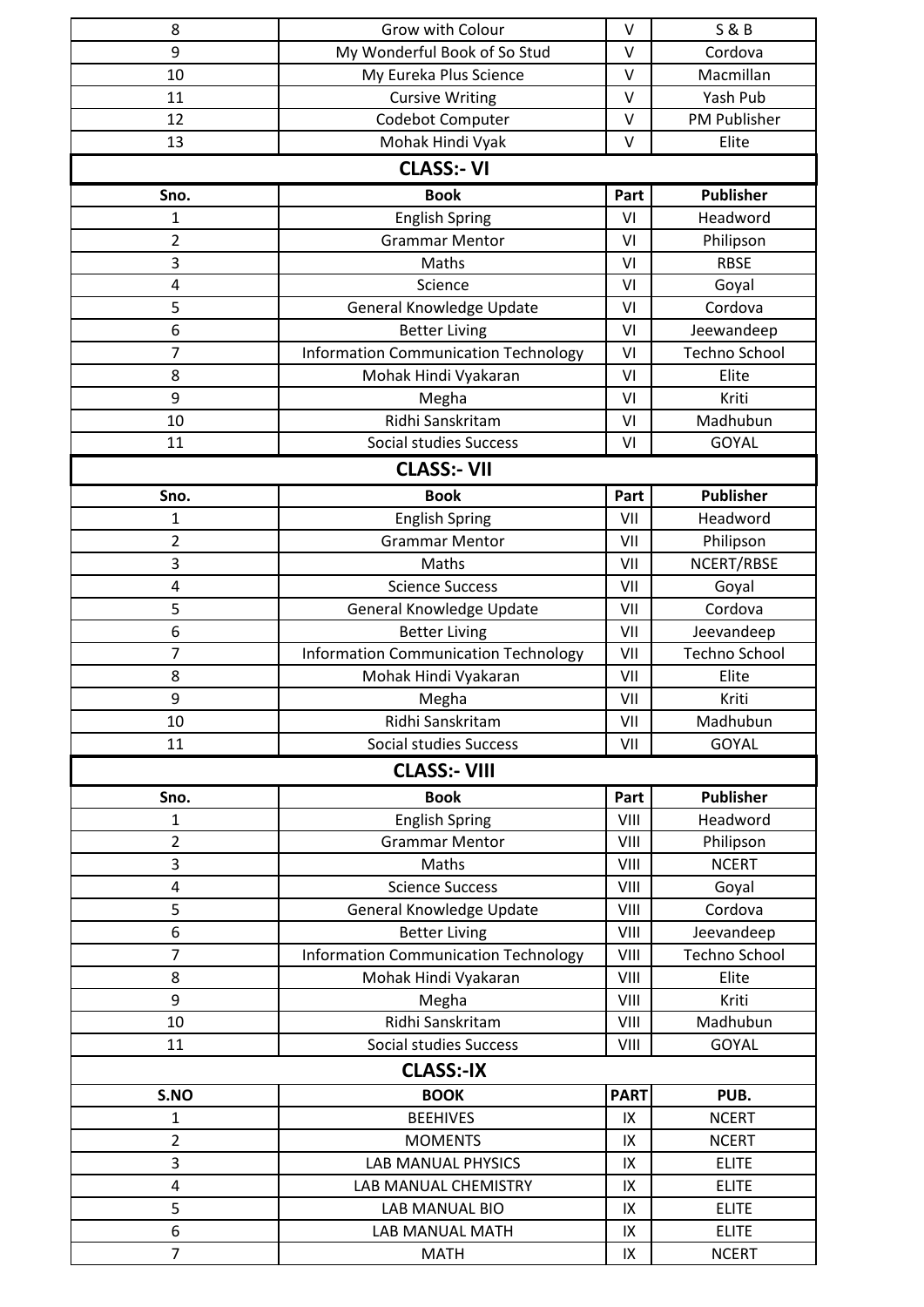| 8                       | <b>ECONOMICS DEVLOPMENT</b>      | IX          | <b>NCERT</b>   |  |
|-------------------------|----------------------------------|-------------|----------------|--|
| 9                       | <b>HISTORY</b>                   | IX          | <b>NCERT</b>   |  |
| 10                      | <b>SCIENCE</b>                   | IX          | <b>NCERT</b>   |  |
| 11                      | <b>GEOGRAPHY TXTBOOK (S SC.)</b> | IX          | <b>NCERT</b>   |  |
| 12                      | SPARSH                           | IX          | <b>NCERT</b>   |  |
| 13                      | SANCHYAN                         | IX          | <b>NCERT</b>   |  |
| 14                      | <b>DEMOCRATIC POLITICS</b>       | IX          | <b>NCERT</b>   |  |
| 15                      | RACHNATMAK VYAKRAN               | IX          | <b>PEARSON</b> |  |
| 16                      | <b>MAP BOOK HISTORY</b>          | IX          | <b>GOYAL</b>   |  |
| 17                      | <b>MAP BOOK GEOGRAPHY</b>        | IX          | <b>GOYAL</b>   |  |
| 18                      | PHYSICAL EDUCATION FILE          | IX          | SARASWATI      |  |
| 19                      | LAB MANUAL SOCIAL SCIENCE        | IX          | EVERGREEN      |  |
| 20                      | WORD & EXPRESSION 1              | IX          | <b>NCERT</b>   |  |
| 21                      | Maths (R D Sharma)               | IX          | Dhanpat Rai    |  |
| 22                      | Physic                           | IX          | S Chand        |  |
| 23                      | Chemistery                       | IX          | S Chand        |  |
| 24                      | Bio                              | IX          | S Chand        |  |
| 25                      | Golden English                   | IX          | Laxmi          |  |
|                         | <b>CLASS:-X</b>                  |             |                |  |
|                         |                                  |             |                |  |
| S.NO                    | <b>BOOK</b>                      | <b>PART</b> | PUB.           |  |
| $\mathbf{1}$            | <b>FIRST FLIGHT</b>              | X           | <b>NCERT</b>   |  |
| $\overline{2}$          | <b>FOOT PRINTS</b>               | X           | <b>NCERT</b>   |  |
| 3                       | <b>LAB MANUAL PHYSICS</b>        | Χ           | <b>ELITE</b>   |  |
| 4                       | <b>LAB MANUAL CHEMISTRY</b>      | Χ           | <b>ELITE</b>   |  |
| 5                       | LAB MANUAL BIO                   | Χ           | <b>ELITE</b>   |  |
| 6                       | LAB MANUAL MATH                  | Χ           | <b>ELITE</b>   |  |
| $\overline{7}$          | <b>MATH</b>                      | Χ           | <b>NCERT</b>   |  |
| 8                       | <b>ECONOMICS DEVLOPMENT</b>      | Χ           | <b>NCERT</b>   |  |
| 9                       | <b>HISTORY</b>                   | Χ           | <b>NCERT</b>   |  |
| 10                      | <b>SCIENCE</b>                   | X           | <b>NCERT</b>   |  |
| 11                      | <b>GEOGRAPHY</b>                 | X           | <b>NCERT</b>   |  |
| 12                      | <b>SPARSH</b>                    | Χ           | <b>NCERT</b>   |  |
| 13                      | SANCHYAN                         | X           | <b>NCERT</b>   |  |
| 14                      | DEMOCRATIC POLITICS              | Χ           | <b>NCERT</b>   |  |
| 15                      | <b>MAP BOOK HISTORY</b>          | Χ           | GOYAL          |  |
| 16                      | MAP BOOK GEOGRAPHY               | X           | GOYAL          |  |
| 17                      | RACHNATMAK VYAKRAN               | IX          | <b>PEARSON</b> |  |
| 18                      | LAB MANUAL SOCIAL SCIENCE        | Χ           | EVERGREEN      |  |
| 19                      | <b>WORD &amp; EXPRESSION 2</b>   | IX          | <b>NCERT</b>   |  |
| 20                      | Maths (R D Sharma)               | Χ           | Dhanpat Rai    |  |
| 21                      | Physic                           | X           | S Chand        |  |
| 22                      | Chemistery                       | X           | S Chand        |  |
| 23                      | Bio                              | X           | S Chand        |  |
| 24                      | Golden English                   | X           | Laxmi          |  |
| <b>CLASS:-XI</b>        |                                  |             |                |  |
| S.NO                    | <b>BOOK</b>                      | <b>PART</b> | PUB.           |  |
| $\mathbf{1}$            | Eng Hornbill                     | XI          | <b>NCERT</b>   |  |
| $\overline{2}$          | Snapshots                        | XI          | <b>NCERT</b>   |  |
| 3                       | Physics I                        | XI          | <b>NCERT</b>   |  |
| $\overline{\mathbf{4}}$ | Physics II                       | XI          | <b>NCERT</b>   |  |
| 5                       | Chemistry I                      | ΧI          | <b>NCERT</b>   |  |
| 6                       | Chemistry<br>$\mathbf{H}$        | XI          | <b>NCERT</b>   |  |
| $\overline{7}$          | Biology                          | XI          | <b>NCERT</b>   |  |
| 8                       | Lab Manual Physics               | XI          | <b>ELITE</b>   |  |
| 9                       | Lab Manual Chemistry             | XI          | <b>ELITE</b>   |  |